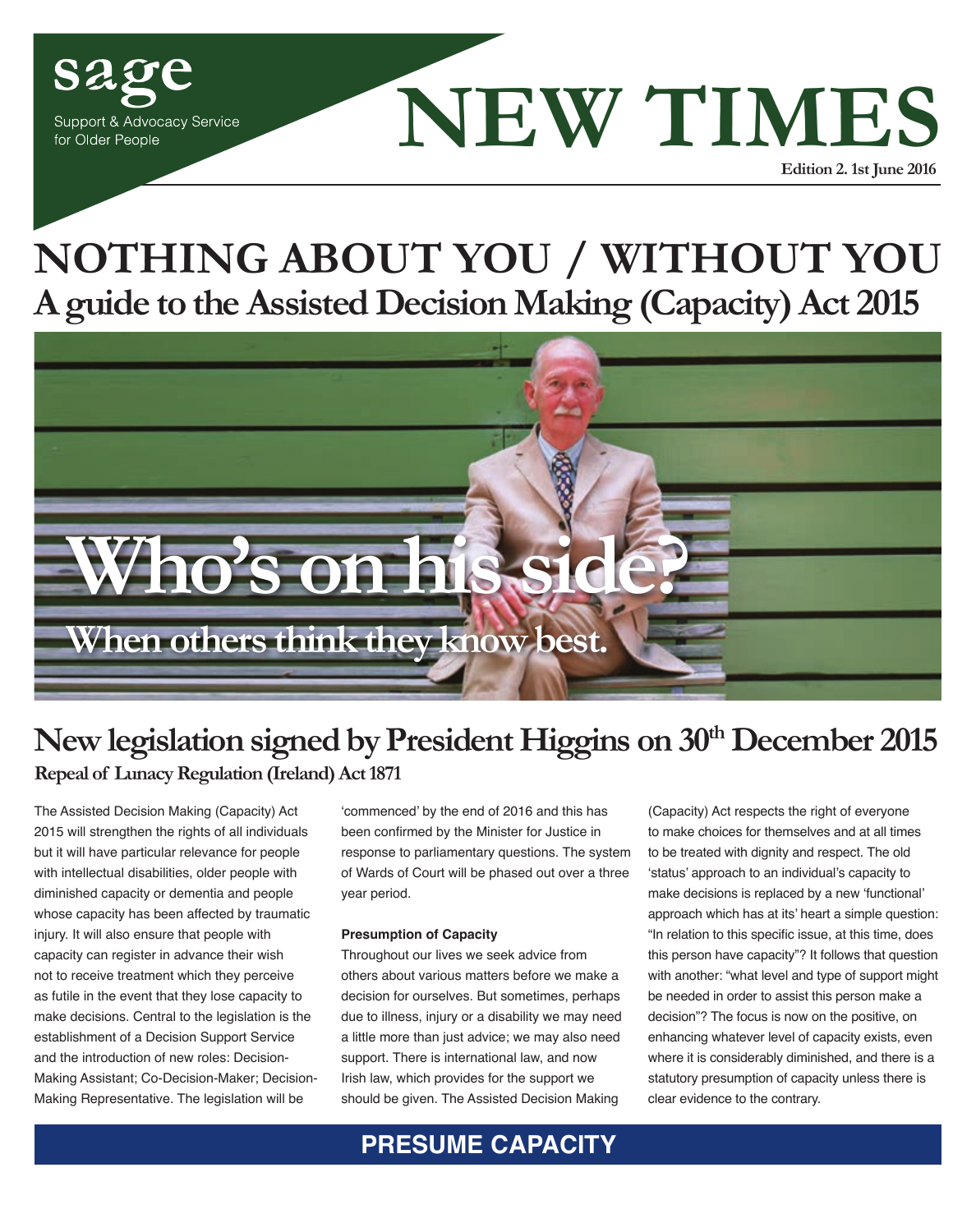# **WHAT DOES SUPPORT MEAN**

**The Assisted Decision Making (Capacity) Act 2015 recognises that support may mean different things to different people, depending on their needs.**

- **• Support may take the form of needing things explained in a clear easy to understand manner, a manner which is appropriate for the person.**
- **• Support may alternatively mean that assistance is needed in gathering information to enable a person make an informed decision.**
- **• Sometimes a person may need someone to make decisions with them.**
- **• At other times, even when a person is not in a position to take part in the decision making process, decisions may nonetheless have to be made. The person's input is still valuable and must be respected as the law states that the decision made must be one which the person would have made for themselves, if able. A person's desires, preferences, beliefs and values must be known and used when making decisions on their behalf.**

# **Who's on her side?**

**When she is under pressure to make a decision**

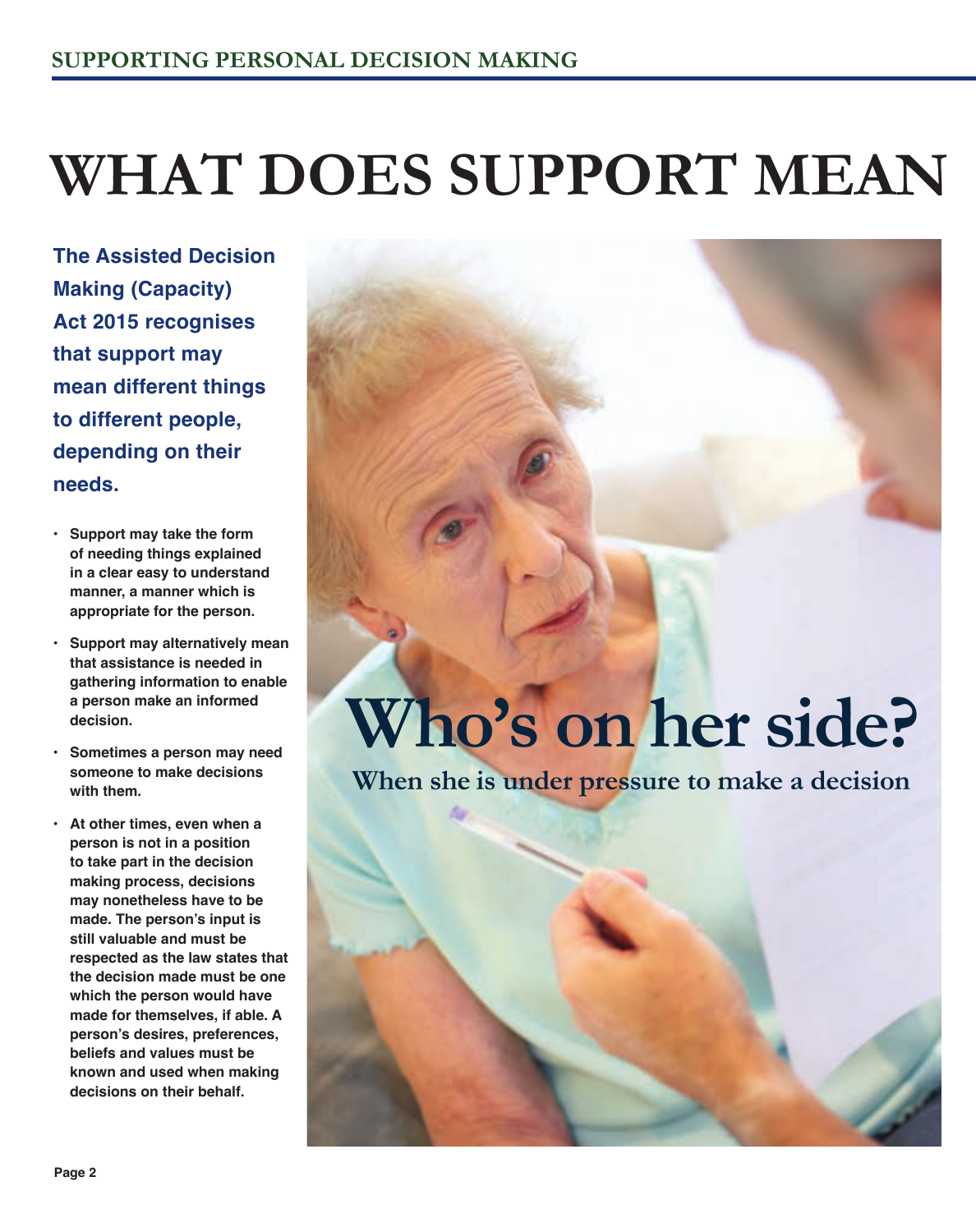# **A STEP BY STEP GUIDE**

## **STEP 1 STEP 2 STEP 3 STEP 4**

## **STEP 1** Unsure about ability

## **If you are not quite sure about a person's ability to make a decision for themselves, follow the approach below to support both of you in the decision making process.**

Before you begin make sure the person making the decision is aware that:

- It is their right to make the decision
- It is your duty to ensure they exercise that right
- You are concerned that they may be finding that difficult
- It is your role to support them in whatever way they need to ensure that they are helped to make the decision for themself.

## **ALERT**

**Establish the persons understanding of the decision(s) and choice(s) being asked of them by using the ALERT Method**

- **ASK LISTEN EXPLAIN EALITY CHECK**
- **TELL ME**

## **Example:**

**ASK** - "tell me what is your understanding about X (particular issue), and the decision you are being asked to make about it?"

**LISTEN** - (to the words, the feelings and watch the body language)

**EXPLAIN** - "would you like me to explain X again to you? (explain/inform/clarify)

**REALITY CHECK** – (paraphrase, summarise, reflect back to check understanding & information retention)

**TELL ME** "tell me what is your understanding now about X? (listen again)

**• Offer the person options in the context of choices available.**

#### **Example:**

"Do you realise that there are various different options available to you about X?

"Have all of the various options (such as A/B/C) and the information you need about them been given to you?"

"Do you understand all of the options?" "Would you like me to go through them with you again OR what would make them easier for you to understand them eg writing it down/drawing it out?"

"Do you need any further information in relation to any option?"

"Would you like to appoint someone else to assist you in getting that information for you?"

## **• Establish if the person has a reasonable understanding of possible foreseeable consequences.**

#### **Example:**

"Do you have particular fears or concerns about option A/B/C (go through each individually)?"

## **• Ensure the person has voluntary choice and the ability to weigh up the information/ options/**

#### **Example:**

"What is of most importance to YOU right now?" "What do you wish to do to achieve that?"

## **• Consider, with the person, if this is the right time for them to make this decision. Example:**

"Are you happy to make this particular decision now or perhaps later when you feel more up to

it/feel better/ have thought more about it/ have discussed it with your family?"

"Is there any part of this decision that you fully understand and feel able to make now?"

## **• Consider and offer other assistance that may support the person to make decisions. Example:**

"Would you like someone to assist you? For example a decision making assistant or a co-decision maker" (see more on this below)

## **• Clarify, with the person, if there is anyone influencing their decision.**

## **Example:**

"Who thought of that solution?" "What were the other possible solutions you

considered?"

"How did you decide which was the right solution for you at this particular time?" "What do you "feel" deep down now about that particular solution now that I have repeated it back to you?"

## **Always remember:**

- **• If a person can remember information for a short time only that is not an indication of their inability to make a decision.**
- **• An apparently unwise decision made by a person is not to be regarded as a sign of their inability to make a decision.**

## **If the decision in question cannot be made at this point move to Step 2**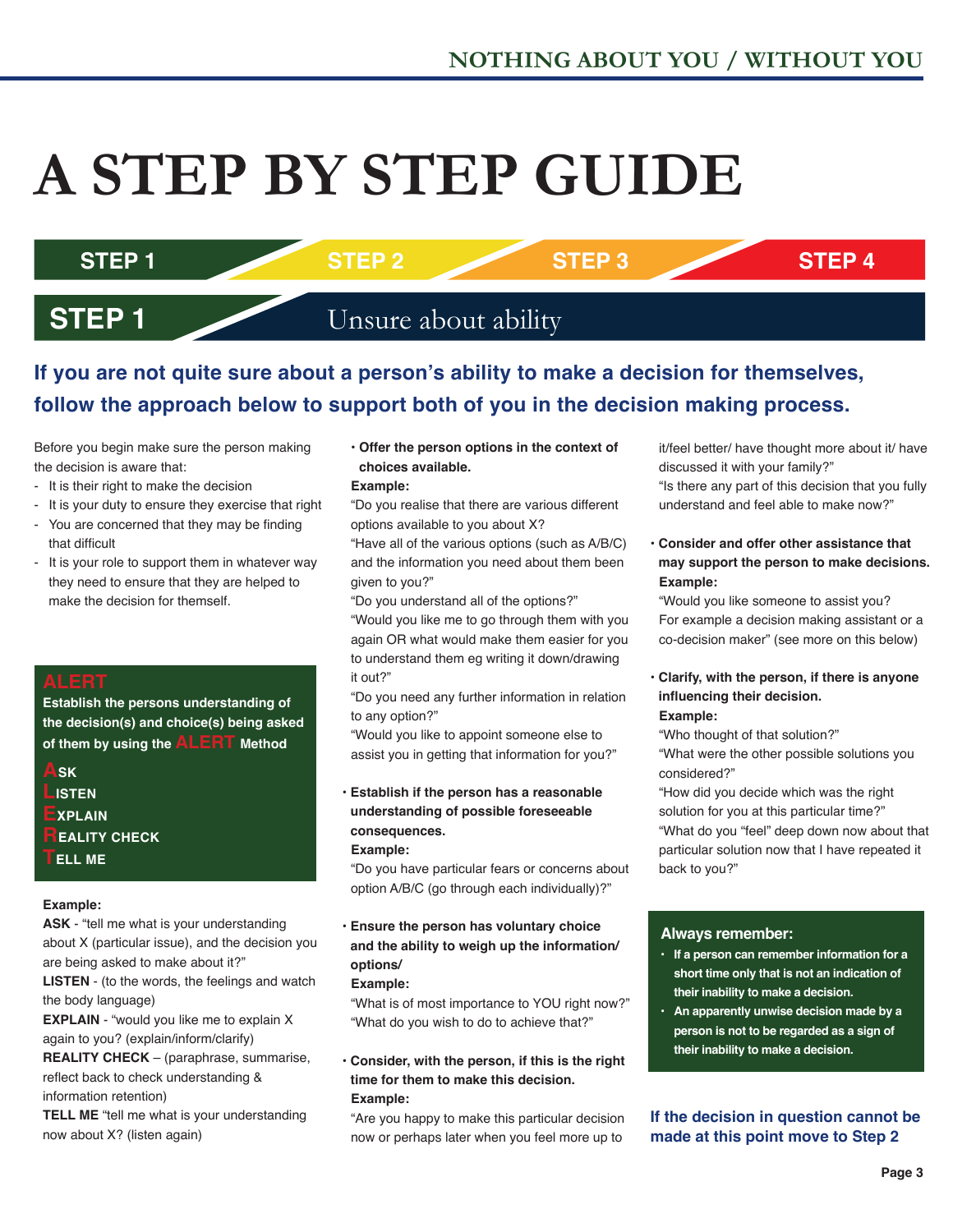## **STEP 2** If a person has planned ahead

People have the right to plan ahead and appoint another person to make future decisions on their behalf for a time when they may not have the ability to make decisions for themselves.

If you are considering providing for your own future decision making you could put an **Advanced Healthcare Directive** and/or an **Enduring Power of Attorney in place.** 

If you are supporting a person's decision making process about their healthcare matters, you must first establish if the person has signed an **Advanced Healthcare Directive.**  If they have, the content of that document may assist with the decision, or the document may appoint a **Designated Healthcare Representative** who has responsibility to make the decision.

If there is no **Advanced Healthcare Directive** in place and the person has signed an **Enduring Power of Attorney** the attorney appointed **may** have the authority to make the

decision in question, depending on whether or not the **Enduring Power of Attorney** has been registered (with a solicitor) and what kind of decisions the attorney is authorised to make.

**If the decision in question cannot be made at this point move to Step 3**

## **As you get older who will you trust to carry out your decisions?**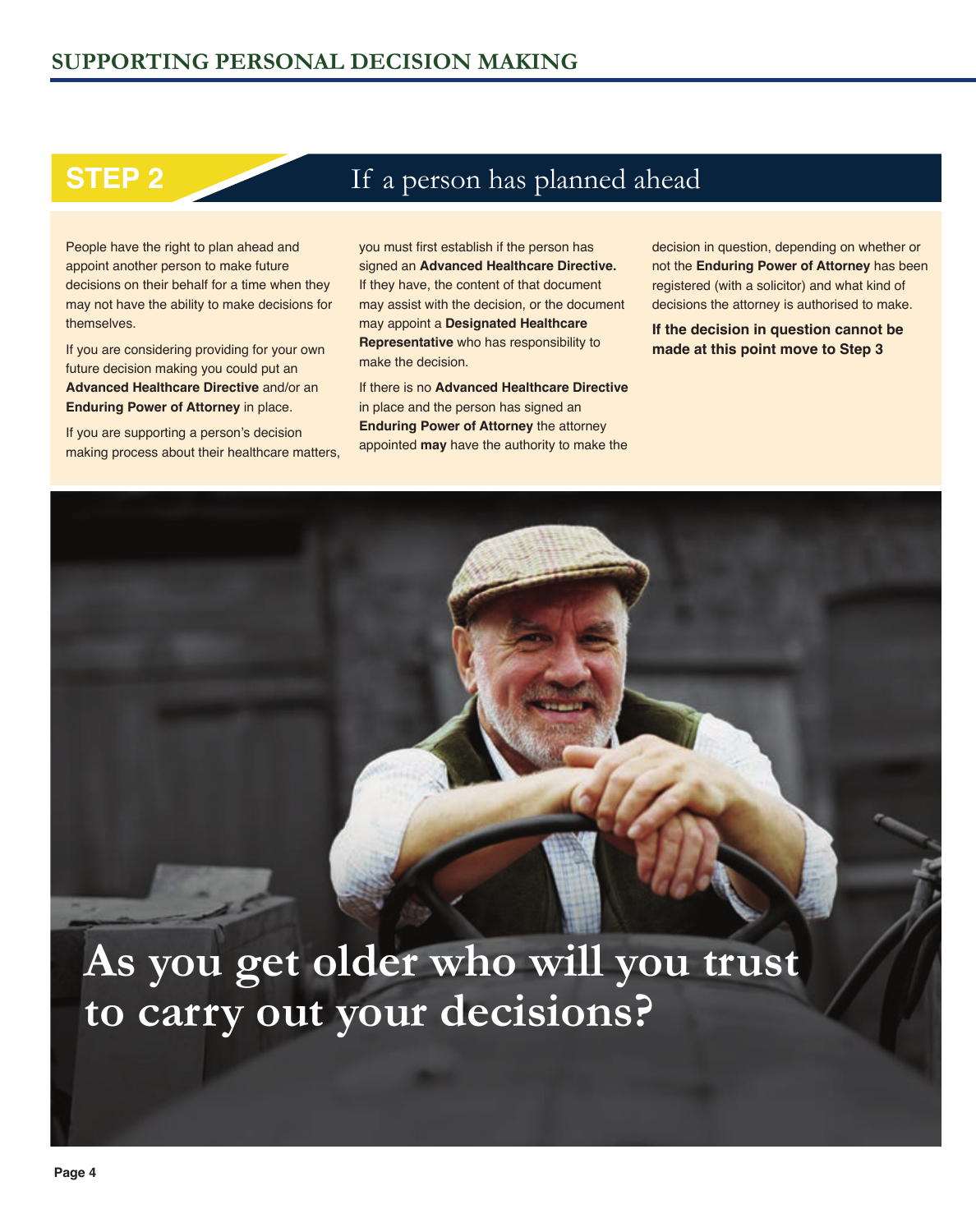# tor knows bes

## **STEP 3** If a person has not planned ahead

**A person may not have considered or planned in advance who may make decisions on their behalf should they have difficulty or be unable to do so for themselves.** 

**The Assisted Decision Making (Capacity) Act has created three separate decision support arrangements, depending on the level of decision making support a person requires. Each must be considered in turn.**

## **FIRST ESTABLISH IF THERE IS A DECISION-MAKING REPRESENTATIVE APPOINTED.**

If a person has a **Decision-Making Representative** who has been appointed by the Circuit court for the purpose of making this decision it is the responsibility and duty of the **Decision-Making Representative** to make the decision in question.

**IF THERE IS NO DECISION-MAKING REPRESENTATIVE APPOINTED ESTABLISH IF THE PERSON HAS SIGNED A CO-DECISION-MAKING AGREEMENT.** A **Co-Decision-Making Agreement** is an agreement whereby a person has appointed

another person (who has full capacity) to make decisions jointly with them. If there is such an Agreement check it covers the decision in question and consult with the **Co-Decision Maker.** 

## **IF THERE IS NO RELEVANT CO-DECISION MAKING AGREEMENT ESTABLISH IF THE PERSON HAS SIGNED A DECISION-MAKING ASSISTANCE AGREEMENT.**

A **Decision-Making Assistance Agreement**  is an agreement whereby a person has appointed another person (who has full capacity) to assist them with certain specified decisions. The **Decision Assistant** will obtain/ explain relevant information, ascertain the

desires and preferences of the person about the decision to be made and assist the person to make, express and implement their decision. If there is such an Agreement in place, check it covers the decision in question and consult with the **Decision-Making Assistant.** 

**FINALLY AT THIS POINT CONSIDER IF THE PERSON COULD NOW SIGN EITHER A DECISION-MAKING ASSISTANCE AGREEMENT OR A CO-DECISION MAKING AGREEMENT.**

**If the decision in question cannot be made at this point move to Step 4**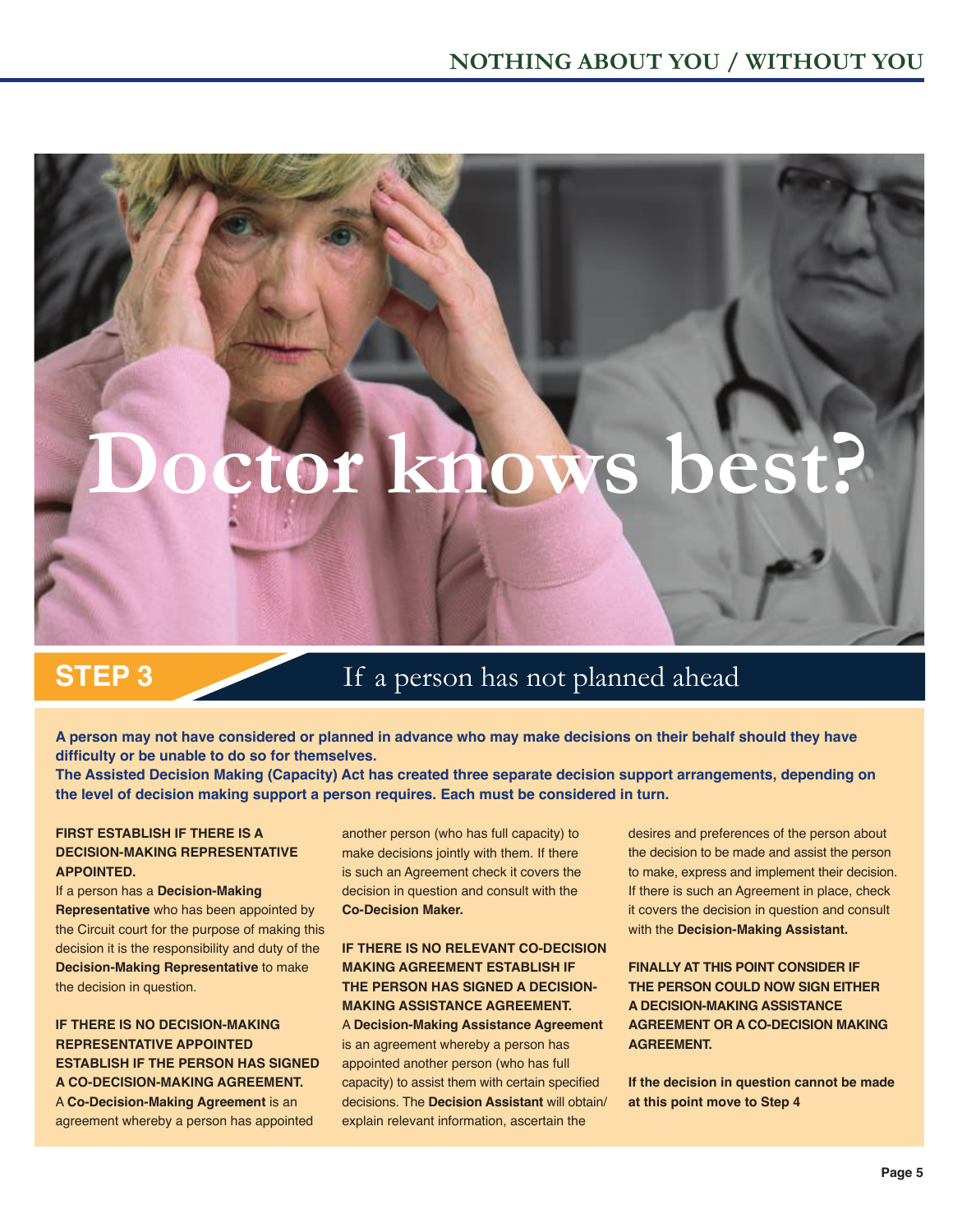## **STEP 4** No capacity and no plans in place

**If the decision to be made is significant in terms of the change it would make to the person's life (for example where the person is to live) but not extremely urgent then consider either an application to the Circuit Court for the appointment of a Decision Making Representative OR to the Decision Support Service for guidance.**

**If the decision is extremely urgent OR is not significant in terms of the change it would make to the person's life, (for example with whom the person should go on holiday) then make the decision in accordance with the following principles:** 

#### **• Take in to account:**

- the person's own known past and present wishes and preferences so that the decision is as close as possible to the decision the person might have made for themself
- their beliefs and values
- any other factors which they would have been likely to consider if able to do so

**• Consider the views of others as to who the person might wish to be consulted**

- **Act at all times in good faith and for their benefit only**
- **Consider all other circumstances which it would be reasonable to regard as relevant**
- **Consider the views of any carer/ person with a genuine interest in their welfare/ healthcare professionals**
- **Consider the likelihood of the person recovering the ability to make the decision for themself against the urgency of the matter to be decided**
- **All decisions (interventions) taken should be decisions which:** 
	- least restricts the person's rights and freedom
	- is most respectful of the person's dignity, bodily integrity, privacy, and continued right to have control over their financial affairs and property
	- is proportionate to the significance and urgency of the matter
	- shall be in place for as short a time as possible

## **Who would you trust?**

- **… with your money**
- **… with your life**
- **… with where you live**
- **… with whom you live**
- **… with choosing who cares for you**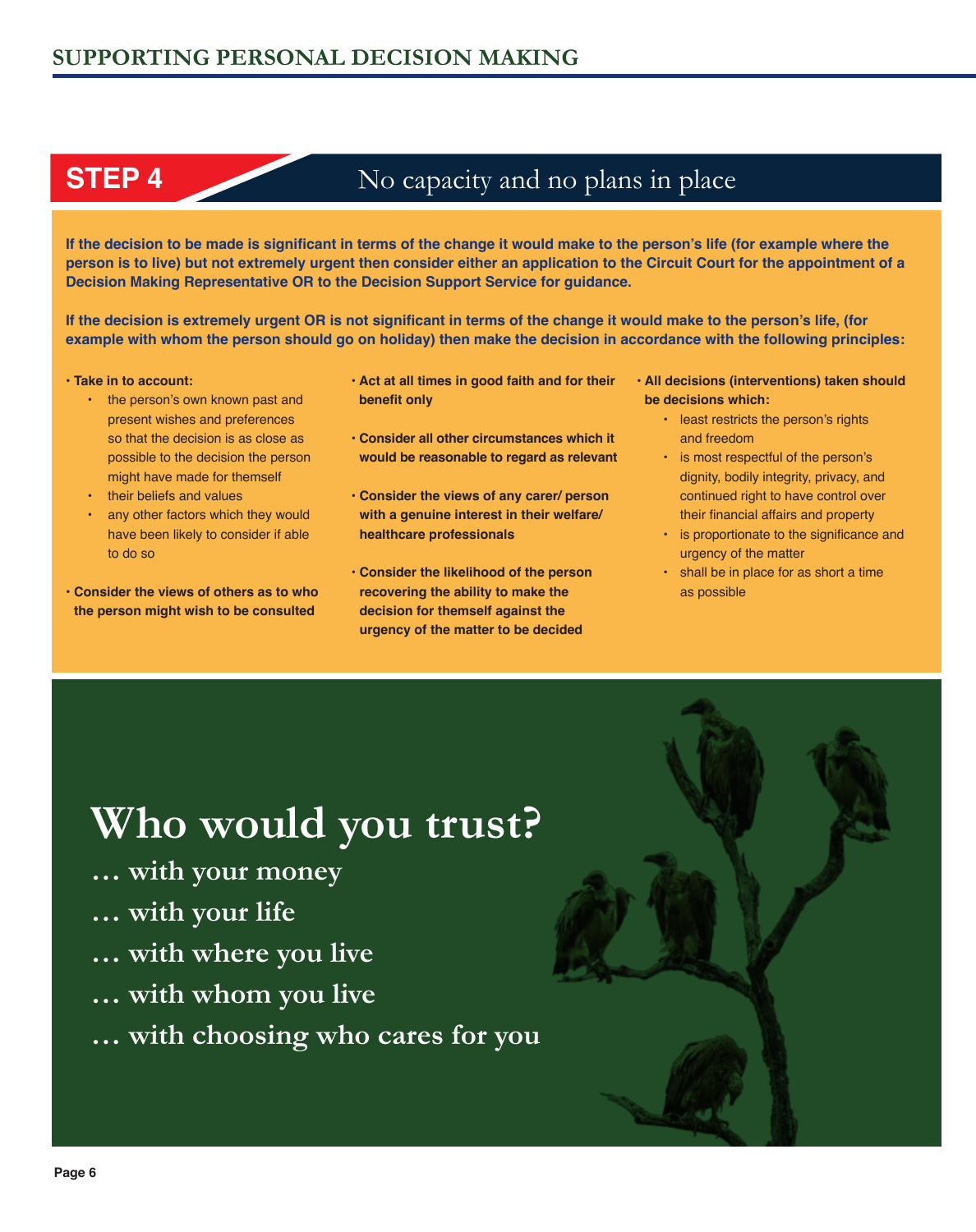# **KEY TERMS AND DEFINITIONS**



## **Decision Making Capacity**

A person's ability to understand, at the time a decision is to be made, the nature and consequences of the decision in the context of the available choices at that time. This ability is to be distinguished from cognitive ability which is a medical assessment.

## **Decision Support Service**

Supervisory and regulatory body for all those supporting decision making.

## **Advanced Healthcare Directive**

Planning ahead regarding decisions to be made about your healthcare at a time when you are unable to make them yourself.

## **Designated Healthcare Representative**

A person appointed by another who has power to make healthcare decisions for the appointer.

## **Decision-Making Assistant Agreement**

An agreement whereby one person appoints another person to assist them in making specified decisions. The person appointed is called a Decision-Making Assistant.

## **Co-Decision Making Agreement**

An agreement whereby one person appoints another person to make specified decisions jointly with them. That person is called a Co-Decision Maker.

## **Decision-Making Representative**

A person appointed by the Circuit Court to make one or more specific decisions for another person who lacks the ability to make that specific decision/s.

## **Enduring Power of Attorney**

An agreement whereby one person appoints another person to make certain decisions for them at a future date when they may themselves lack the ability to make those decisions. The person appointed is called an attorney.

## **FEEDBACK**

This is the second edition of 'New Times' – A Guide to the Assisted Decision Making (Capacity) Act 2015. The next edition will benefit greatly if we can have your feedback about this guide. How useful was it to you? What is still unclear? What would you like more information on? It will also carry news of developments in the implementation of the legislation and about emerging challenges and opportunities.

Please email your comments and suggestions to Mary Condell, Legal & Financial Coordinator with Sage mary.condell@sage.thirdageireland.ie

To organise a briefing on the legislation please email: bookings@sage.thirdageireland.ie